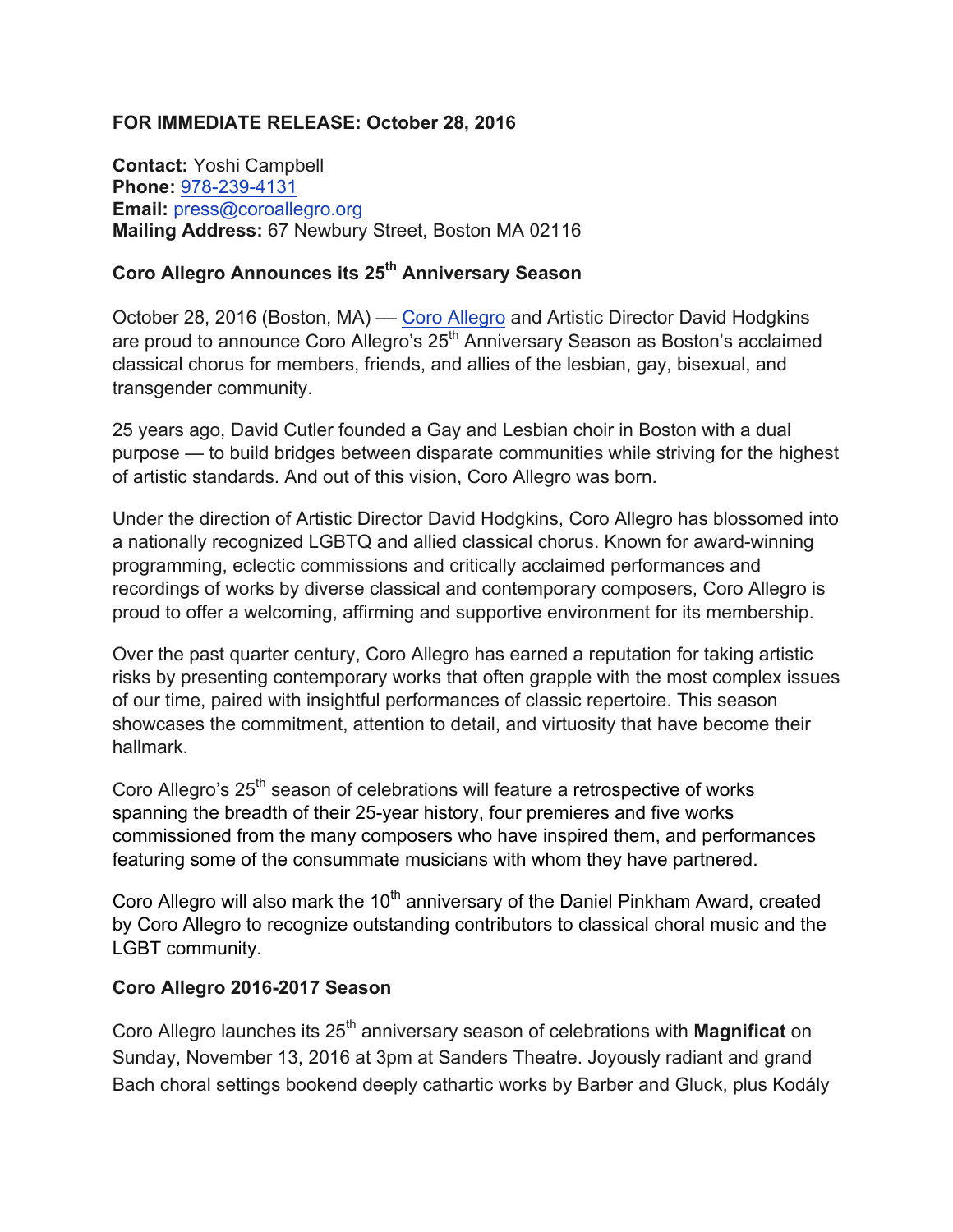folk songs and anthems to mark the 60th anniversary of the Hungarian uprising of 1956. Coro Allegro will be joined by some of the finest, most expressive Baroque soloists in the Boston area: soprano Teresa Wakim, alto Clare McNamara, tenor Jason McStoots, and bass Thomas Jones. The program also features violinist Kristina Nilsson, in gratitude for all the exemplary musicians she has assembled and led as concertmaster of Coro Allegro's orchestra.

On Sunday, March 12, 2017 at 3pm, Coro Allegro will return to Sanders Theatre to present **The White Raven: 10th Anniversary Pinkham Award Concert**. In honor of the late Boston composer, Daniel Pinkham, Coro Allegro will reprise *The White Raven,* his soaring tribute to the exceptional, featuring soprano Dana Varga. Pinkham's setting of the poetry of Christopher Smart was originally commissioned by Coro Allegro and premiered 20 years ago in 1996. Paired with the Pinkham are the vocal fireworks of Haydn's "Lord Nelson" Mass, featuring Dana Varga, alto Clare McNamara, tenor Matthew Anderson, and bass Thomas Jones. In addition, Coro Allegro shines a spotlight on accompanist, Darryl Hollister, as he performs the world premiere of a new work by Fred Onovwerosuoke. Finally, Coro Allegro will present Catherine Peterson, Executive Director of ArtsBoston and Chairman of the Board of Chorus America, with the 10th Annual Daniel Pinkham Award.

Coro Allegro's season of celebration culminates with **Alleluia! A Celebration of 25 Years**, on Sunday, May 21, 2017 at 3pm at the Church of the Covenant in Boston's Back Bay. The concert offers a retrospective on Coro Allegro's quarter century of musical history, plus surprises, discoveries, and rejoicings. The program features diverse settings of Alleluia from the Baroque to the contemporary, two world premieres by composers Patricia Van Ness and Peter Eldridge, and a Boston premiere by Jennifer Higdon.

# **Coro Allegro 25th Anniversary Season Calendar:**

### **Magnificat**

Sunday, November 13, 2016, 3:00 p.m. Sanders Theatre, 45 Quincy Street, Cambridge,

Johann Sebastian Bach: Magnificat, BWV 243 Teresa Wakim, soprano Clare McNamara,alto Jason McStoots, tenor Thomas Jones, bass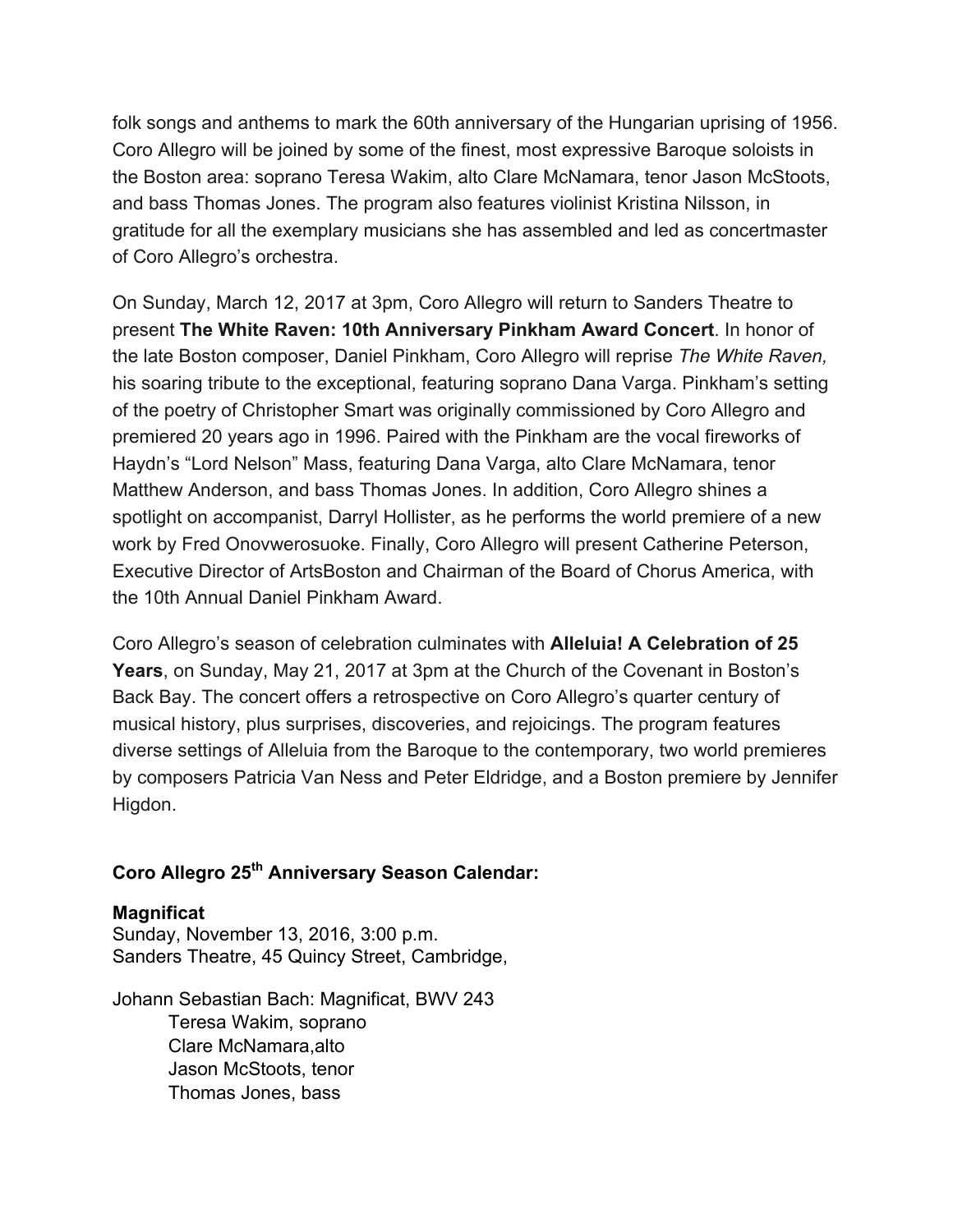Johann Sebastian Bach: *Singet dem Herrn ein neues Leid,* BWV 225 Samuel Barber: Agnus Dei Zoltán Kodály: *Norwegian Girls*, *Too Late*, *The Peacock*

Christoph Willibald Gluck: *Melodie* from *Orfeo ed Euridice* Kristina Nilsson, violinist

Tickets: (A) \$65, (B) \$45, (C) \$25 Seniors/Student Discount: 20% off Student Special: \$15

**The White Raven 10th Anniversary Pinkham Award Concert** Sunday, March 12, 2017, 3:00 p.m. Sanders Theatre, 45 Quincy Street, Cambridge

Daniel Pinkham: *The White Raven* Dana Varga, soprano

(Franz) Joseph Haydn: *Missa in Angustiis* ("Lord Nelson" Mass) Dana Varga, soprano Clare McNamara, alto Matthew Anderson, tenor Thomas Jones, bass

Fred Onovwerosuoke: World Premiere Darryl Hollister, pianist

Tickets: (A) \$65, (B) \$45, (C) \$25 Seniors/Student Discount: 20% off Student Special: \$15

#### **Alleluia! A Celebration of 25 Years**

Sunday, May 21, 2017, 3:00 p.m. Church of the Covenant 67 Newbury Street, Boston

A retrospective on Coro Allegro's musical history, plus surprises, discoveries, and rejoicings

Featuring: Alleluia! Diverse settings of exaltation from the Baroque to the contemporary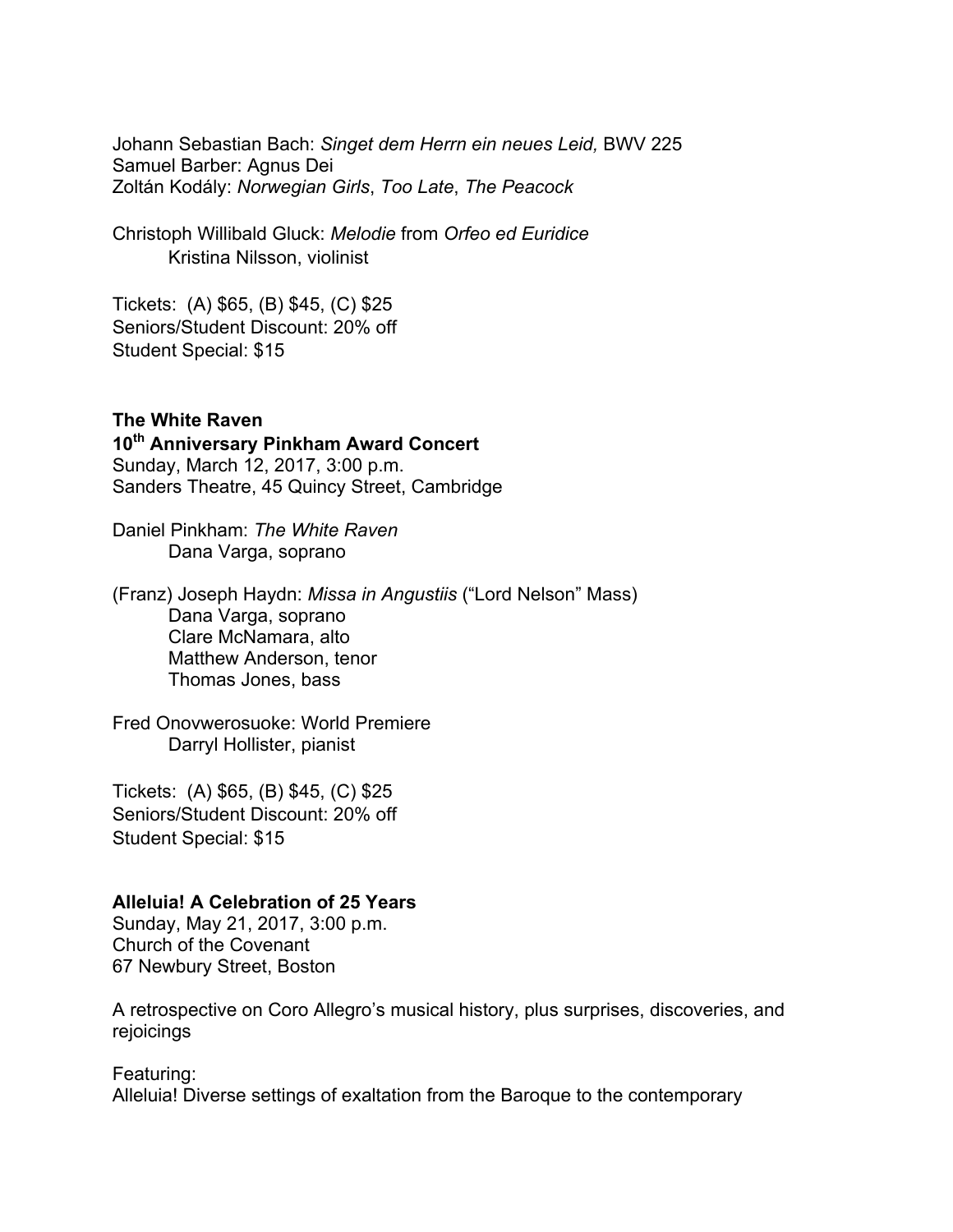Favorites from the past 25 years by composers such as Rachmaninoff, Poulenc, Handel, Thompson and Fuchs

World Premieres by Patricia Van Ness and Peter Eldridge Boston Premiere by Jennifer Higdon

Tickets: (A) \$50, (B) \$35, (C) \$25 Seniors/Student Discount: 20% off Student Special: \$15

### **Coro Allegro 2016-2017 Ticket Information:**

Subscriptions to Coro Allegro's 2016-2017 Season as well as tickets to individual concerts are now available, with substantial discounts for seniors and students. They may be purchased online at www.coroallegro.org or by calling 617-236-4011.

# **Artist Profiles:**

# **David Hodgkins, Coro Allegro Artistic Director**

Artistic Director David Hodgkins has delighted audiences in the greater Boston area for over 20 years with "creative programs, sung with enthusiasm and tonal beauty" (Ed Tapper, *Bay Windows*). Mr. Hodgkins is the Artistic Director of Coro Allegro in Boston, which *Boston Globe* critic Michael Manning deemed "one of Boston's most accomplished choruses," Artistic Director of The New England Classical Singers in Andover, Director of Music at the Commonwealth School in Boston, advanced conducting instructor at the Kodály Music Institute, and serves on the advisory boards of The Boston City Singers and the UMass/Amherst Music Department.

Mr. Hodgkins has performed with Coro Allegro at the ACDA and GALA music festivals, served as guest conductor with Chorus Pro Musica, Masterworks Chorale, and Emmanuel Music, and has made numerous festival appearances as guest conductor and clinician. His ensembles have collaborated with the Boston Celebrity Series, Boston Cecilia, Handel and Haydn Society, Pro Arte Chamber Orchestra, The New England String Ensemble, and the Boston Landmarks Orchestra.

Mr. Hodgkins has conducted numerous world and Boston premiere performances of works ranging from Marianne Martinez to Arvo Pärt. Mr. Hodgkins with Coro Allegro received the 2012 Chorus America Alice Parker/ASCAP Award for their collaborative premiere performance of Kareem Roustom's oratorio *Son of Man*, with The United Parish Church of Brookline and Music Director Susan DeSelms, a work commissioned by United Parish. That same year, Mr. Hodgkins with Coro Allegro released the critically acclaimed CDs *Awakenings* and *In Paradisum* on the Navona label, which feature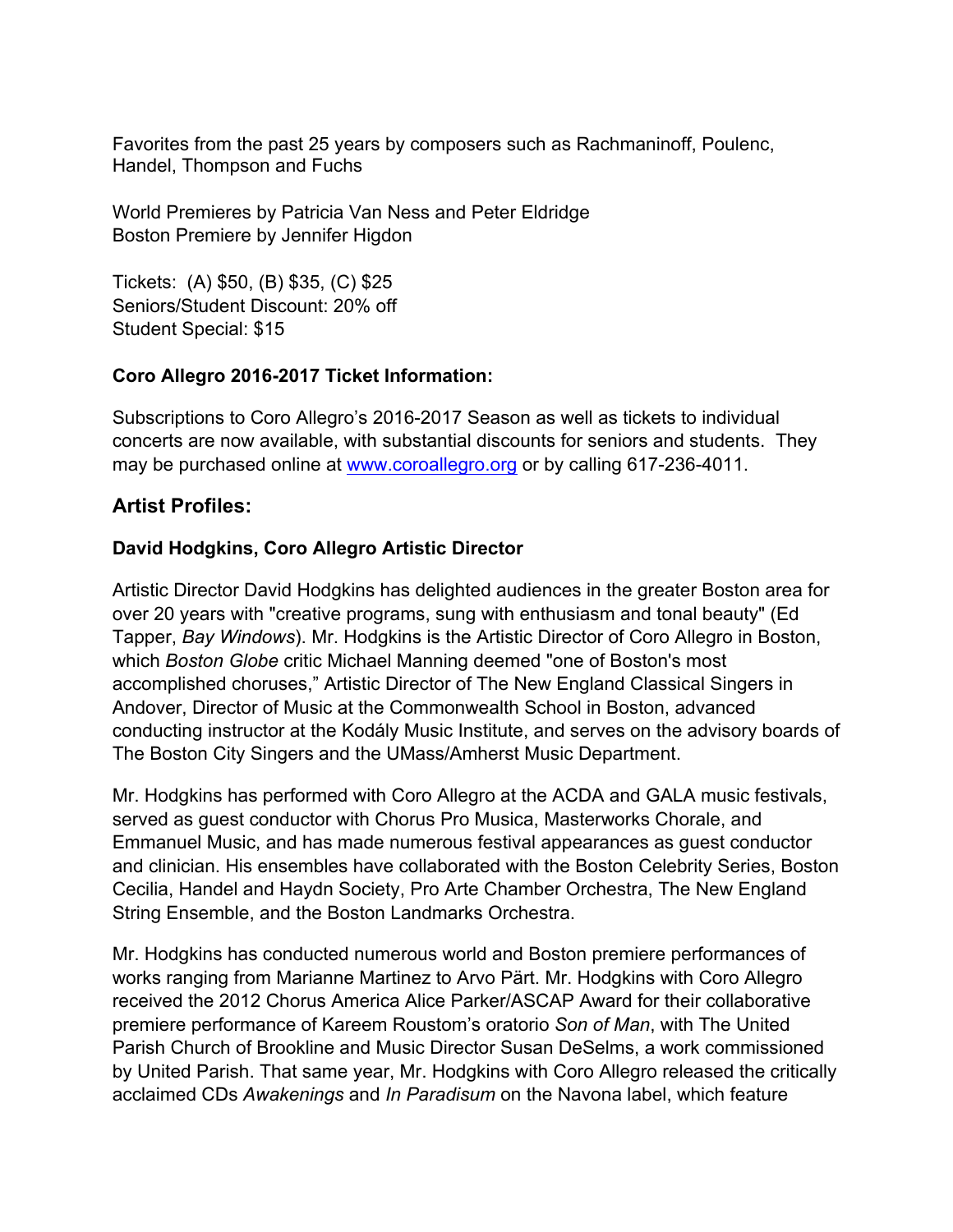contemporary composers Robert Stern, Ronald Perera, and Patricia Van Ness and soloists Sanford Sylvan and Ruth Cunningham.

Mr. Hodgkins has been featured in Choral Director Magazine, The Voice of Chorus America, UMass Amherst Magazine, and Haverhill Life. He has served as producer for three award-winning CDs by La Donna Musicale, Laury Gutiérrez, Artistic Director, In the Style of... for Terry Everson, trumpet, and Shiela Kibbe, piano on Albany Records, and a CD of trumpet concerti for the Boston University Wind Ensemble and Terry Everson, directed by David Martins.

Mr. Hodgkins received his Bachelor of Music in voice, piano, and harpsichord from UMass/Amherst, a Masters in Choral Conducting from Temple University, and fellowships in choral and orchestral conducting at the Aspen and Sandpoint music festivals. His mentors include Wayne Abercrombie, Fiora Contino, Alan Harler, James Roth, Gunther Schuller, and Paul Vermel. Mr. Hodgkins has served on the faculties of the New England Conservatory, UMass/Amherst, Temple University, and Clark University.

### **About Coro Allegro**

Founded in 1990-1991, Coro Allegro is Boston's acclaimed chorus for members, friends, and allies of the lesbian, gay, bisexual, and transgender community. Coro Allegro strengthens and enriches the lives of its members and the greater Boston community through its performances of outstanding classical choral repertoire and recordings. Coro Allegro is dedicated to its mission to provide broad audiences access to choral music, perform works by diverse composers, serve as a model of a successful LGBT community group through artistic excellence and visibility, and create an affirming, welcoming, and supportive environment for its membership.

In addition to its Boston-area subscription series, Coro Allegro reaches national and international audiences through broadcasts on WGBH "Classical Performances," and performances at the International LGBTQ GALA Choruses Festivals, and the Eastern Division Convention of the American Choral Directors Association. In 2015, Coro Allegro was chosen to perform Arvo Pärt's *Te Deum* at the prestigious Chorus America Conference in Boston.

In 2008, Coro Allegro established the Daniel Pinkham Award in memory of the late Boston composer and conductor. The award is given annually in recognition of outstanding contributions to classical music and the LGBT community.

An advocate of contemporary music, Coro Allegro was the recipient of the 2012 Chorus America/ASCAP Alice Parker Award for programming recently composed music that expands its mission and challenges its audiences in new ways.